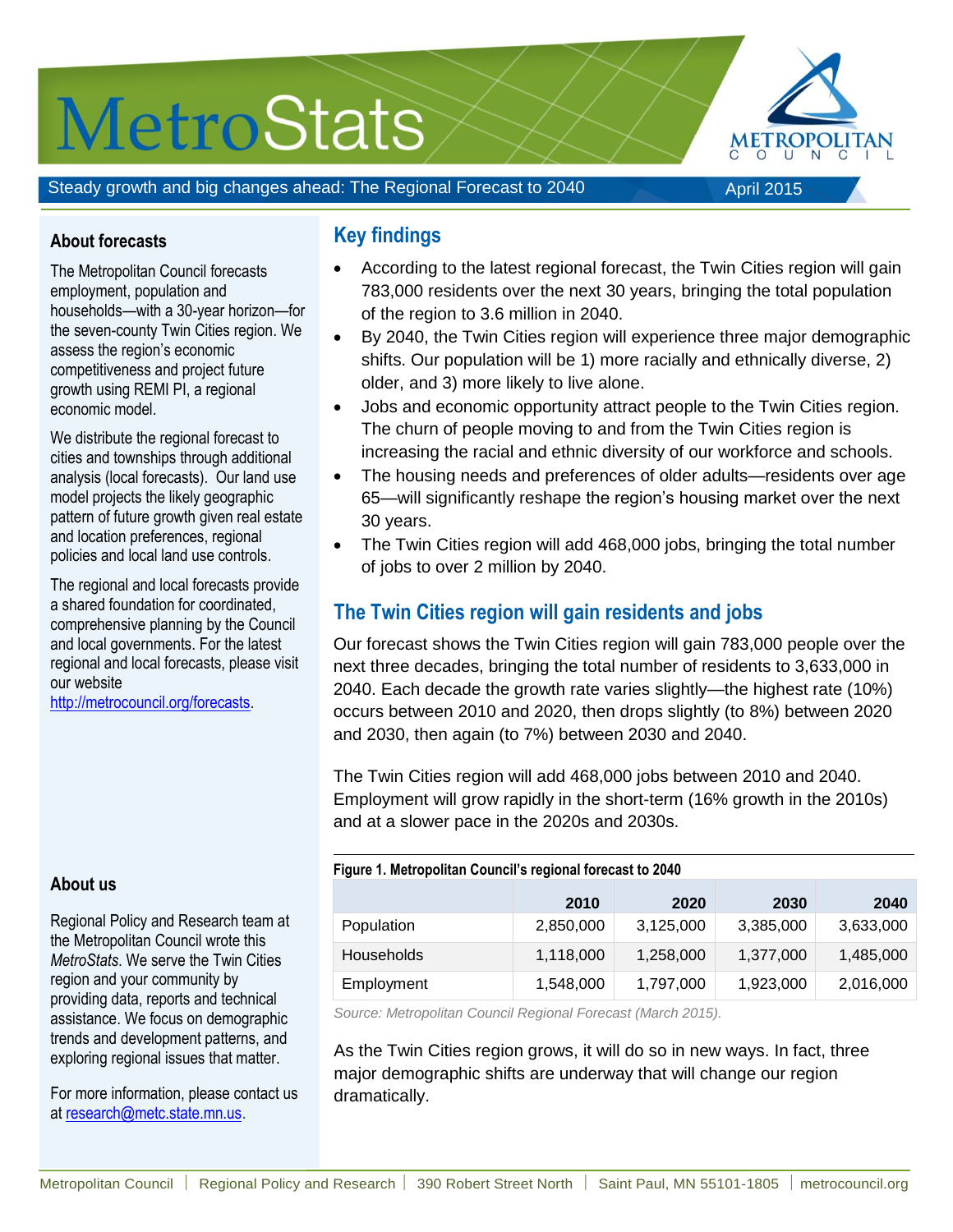# **By 2040, two in every five residents of the Twin Cities region will be a person of color**

Over the next three decades, the Twin Cities region will become more racially and ethnically diverse. The population of color will more than double during the forecast period, going from 676,000 in 2010 to 1,502,000 in 2040 (Figure 2). Meanwhile, the number of white non-Latino residents living in the region in 2040 will be about the



*Source: Metropolitan Council Regional Forecast (March 2015).* 

same as it is today. This shift means people of color will be a greater share of our region's population, increasing from 24% in 2010 to 41% in 2040.

**MetroStats** 

Aside from white non-Latino residents, other racial groups will double between 2010 and 2040:

- The Latino population will increase from 168,000 in 2010 to 392,000 in 2040. These gains mean Latinos will be 11% of the region's population in 2040, compared to 6% in 2010.
- The region will add 258,000 black non-Latino residents between 2010 and 2040, bringing their share up to 14% from 8%.
- Asian and other race groups will also increase considerably, gaining 344,000 residents between 2010 and 2040. They will account for 17% of the region's population in 2040, up from 10% in 2010.

## **By 2040, one in every five residents of the Twin Cities region will be an older adult**

While every age cohort will grow, none will grow as fast as the older adult population—that is, residents age 65 or older. The Twin Cities region's older adult population will more than double between 2010 and 2040, going from 307,000 in 2010 to 783,000 in 2040 (Figure 3). The share of older adults within the region's population will also double, going from 11% in 2010 to 22% in 2040.



*Source: Metropolitan Council Regional Forecast (March 2015).* 

a ge 25 to 64—will grow only 11% between 2010 and 2 040. Overall, the region will likely have enough w orking-age adults to fully replace the older adults le aving the workforce. However, the balance varies e ach decade: Meanwhile, the working-age population—residents

- $\bullet$ Between 2010 and 2020, for every one workingage resident added to the region, there will be two older adults added.
- $\bullet$ Between 2020 and 2030, this ratio increases sharply to one working-age resident added for every 21 older adults added.
- $\bullet$ After 2030, the ratio returns to a balance of one-toone.

L astly, the population under age 25 will grow 14% over the next 30 years, going from 965,000 children a nd young adults in 2010 to 1,099,000 in 2040.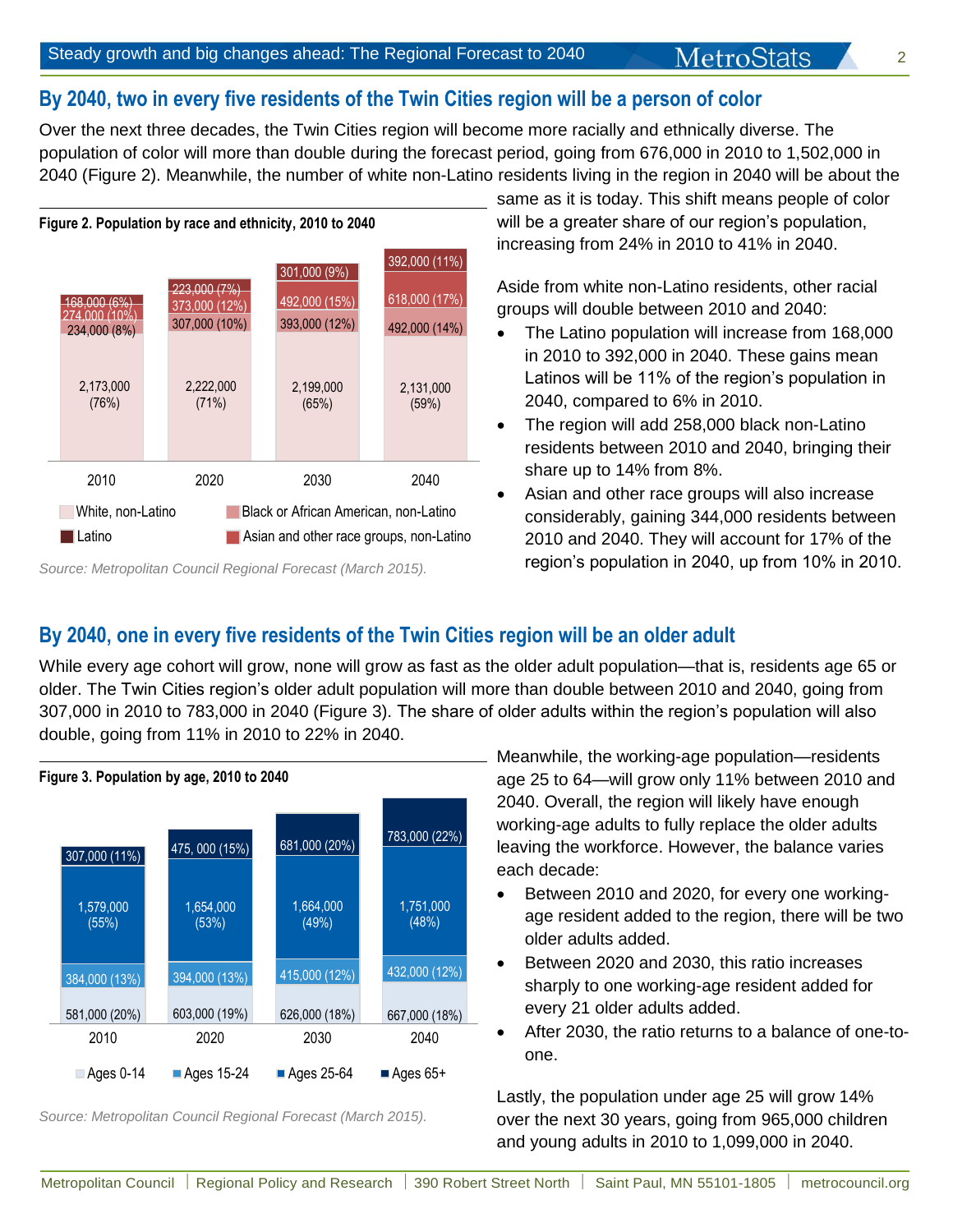# **By 2040, one in every three householders in the Twin Cities region will live alone**

Our forecast shows 1,485,000 households in the region by 2040, up 33% from the 1,117,000 households counted by the U.S. Census Bureau in 2010.

In 2010, 1-person households (residents living alone) accounted for 29% of all households in the region. Of the 368,000 new households added by 2040, 45% will be 1-person households, bringing the share up to a third of all households by 2040. Worth noting is that the total share of the region's population (not households) who will live alone will be 13% in 2040, up only slightly from the share in 2010 (11%).

The growth rate of 1-person households will climb steadily over the next 30 years. By the 2030s, one in every two new households will be a person who lives alone.



 *Source: Metropolitan Council Regional Forecast (March 2015).* 

The previous sections describe the most notable demographic shifts the Twin Cities region will experience over the next 30 years, namely, that residents of the region will be 1) more racially and ethnically diverse, 2) older, and 3) more likely to live alone. Next, we will describe why these shifts are likely to occur and how they will influence our regional economy and housing market.

## **Natural increase and international immigration both drive future population growth**

Regional population growth can result from natural increase—that is, the number of births outpacing deaths—as well as migration or immigration, as people move to the region from other parts of the U.S. or other parts of the world. Over the next 30 years, all three of these components of population growth are at play in our region.



*Source: Metropolitan Council Regional Forecast (March 2015).*

**Natural increase** will add 586,000 residents by 2040 (Figure 5). The natural increase of our region's population will account for 75% of the total growth from 2010 to 2040.

The Twin Cities region will continue to be an immigration gateway, gaining 362,000 new residents through **international immigration**. This will add to the region's racial and ethnic diversity: of the expected international immigrants, 83% will be people of color, from all continents. The remaining 17% will be white non-Latino—mainly from Europe and Canada.

International immigration will help maintain our region's working-age population and workforce in the face of the overall aging of the population.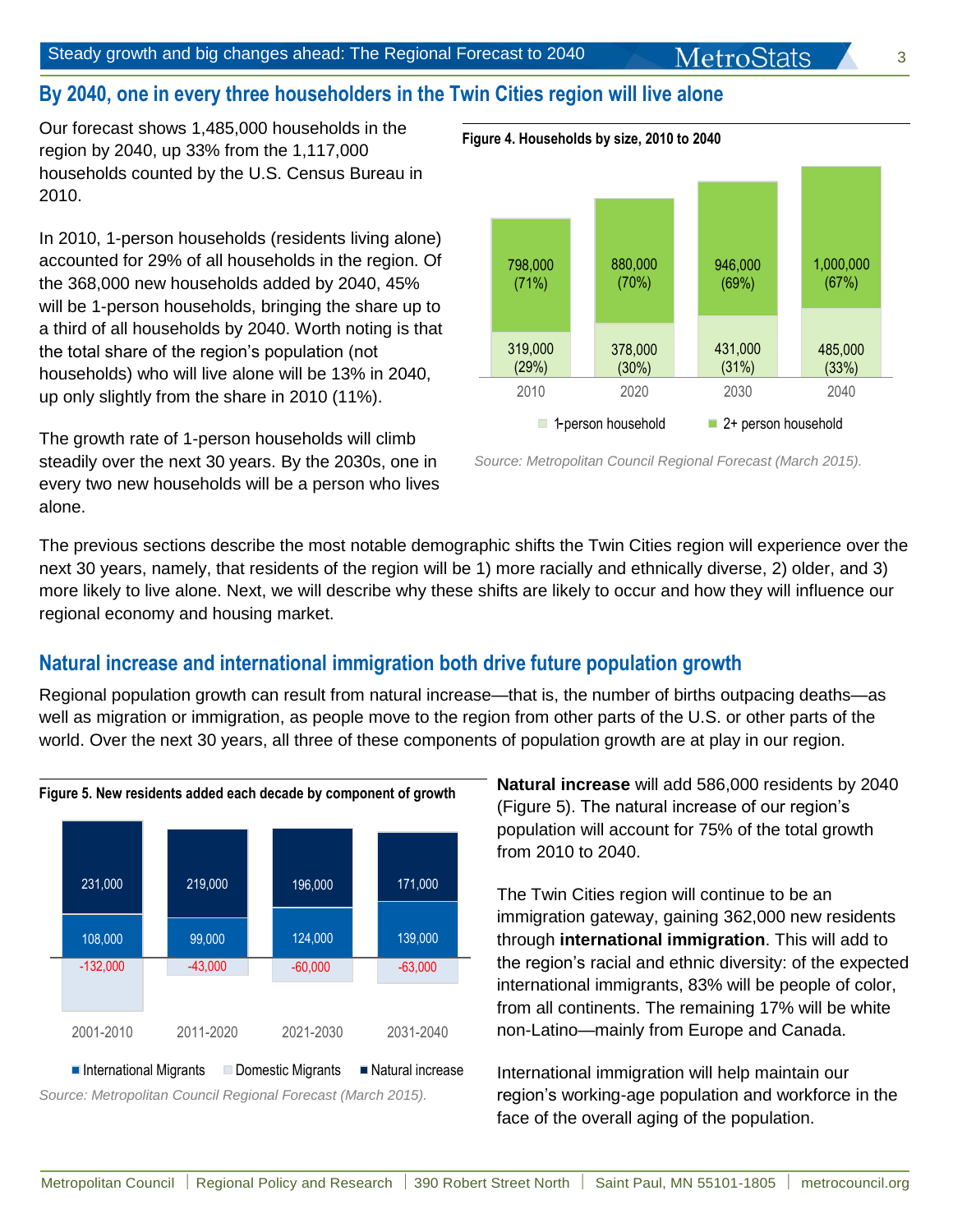**Domestic migration** amounts to a net loss of 166,000 residents between 2011 and 2040. This trend is not new: U.S. Census data show that in a typical year, 90,000 to 100,000 people move to the Twin Cities region while another 95,000 to 105,000 leave the region, moving to Greater Minnesota or other U.S. states. Over time, this net loss adds up.

Overall migration—international immigration and domestic migration, together—varies over time and is tied to economic conditions. For example, the Twin Cities region did not gain employment between 2000 and 2010 and, as a result, more residents left the region than moved to it (a net loss). Since 2010, the regional economy has rebounded from the Great Recession and people are (and will continue to be) drawn to the Twin Cities region by employment opportunities and competitive wages.

## **Our region's workforce and school-age population will be more racially and ethnically diverse**

The Twin Cities region will become more racially and ethnically diverse (Figure 2) and older (Figure 3) over the next 30 years. However, the regional forecast reveals contrasting trends in the age profile of white non-Latino residents and residents of color. This will dramatically change the racial and ethnic diversity of our future workforce and our classrooms. Consider that:

- The number of working-age, white non-Latino residents will shrink by 19% between 2010 and 2040 (Figure 6). At the same time, working-age residents of color will more than double over the same time period. In 2040, our workforce will be 58% white non-Latino and 42% people of color.
- The number of residents of color under age 25 will nearly double between 2010 and 2040 as the white non-Latino population under age 25 falls. By 2040, over half the region's children and young adults will be residents of color (58% and 53%, respectively).



**Figure 6. Population by race, ethnicity and age, 2010 to 2040** 

*Source: Metropolitan Council Regional Forecast (March 2015).*

To understand the differences in these age profiles, we must revisit the components of population growth.

The region's residents of color had a much younger age profile in 2010, which sets the stage for a higher natural increase in the years that follow. In 2010, half (50%) of the region's population of color was under age 25, compared to only 29% of white non-Latino residents under age 25. Eventually today's children and young adults will start families and households of their own. Recent data on birth rates suggest families of color are larger than

**4**4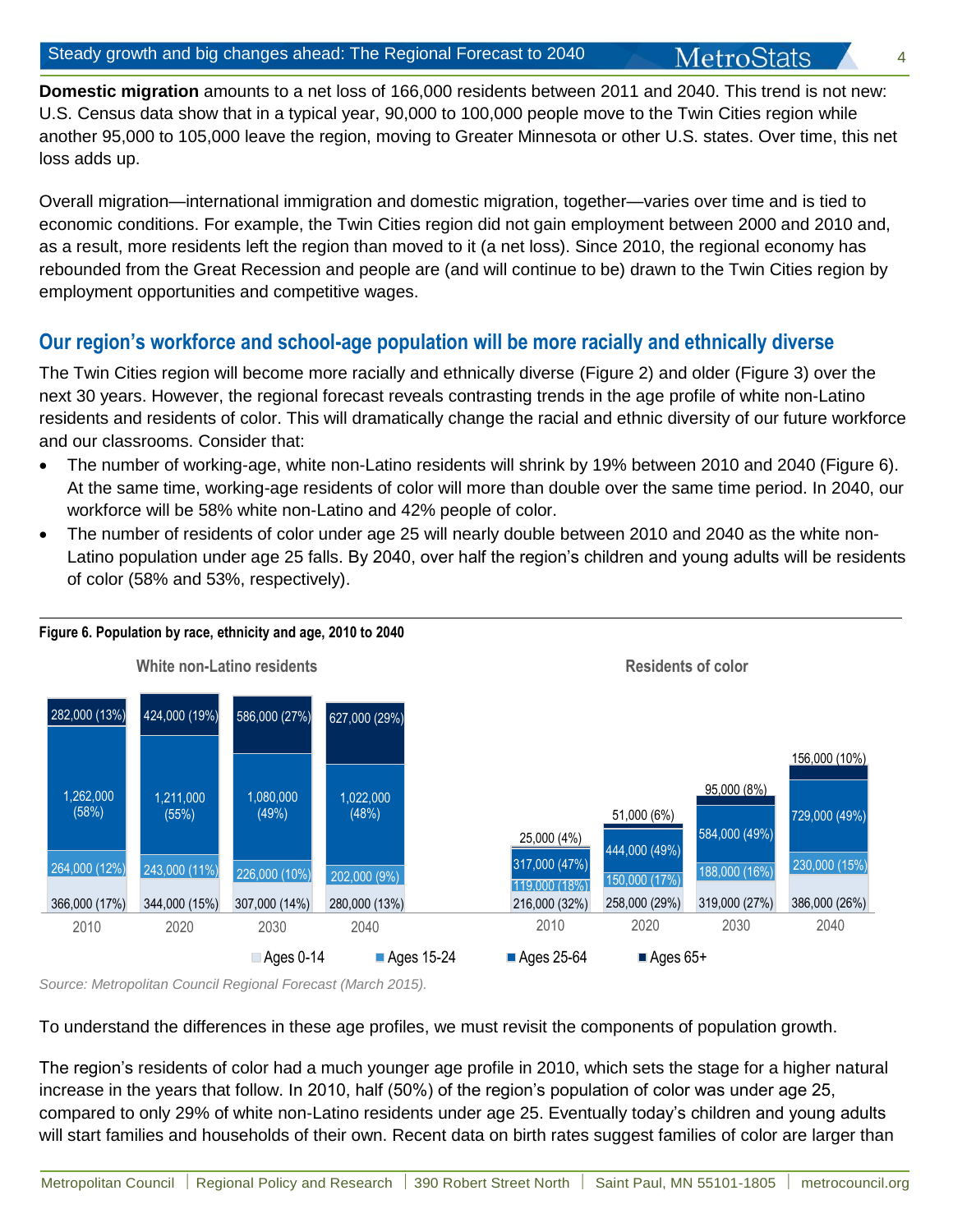MetroStats

their white non-Latino counterparts. The average lifetime childbearing among white non-Latino women is now about 1.7 children per female. Birth rates are higher among black females (3.0 children), Latino females (2.5) and Asian females (2.6). Given the current demographics, the natural increase among families of color in the region will outpace that of the white non-Latino population, leading to a greater share of children and young adults of color in the next 30 years.

Migration will also play a role in creating different age profiles based on race. Residents ready to retire are more likely to the leave region as well. Because most older adults living in the region today are white non-Latino, the region is more likely to lose white residents through domestic migration. Meanwhile, the Twin Cities' regional economy will attract working-age adults of all backgrounds from other counties and other countries.

## **The housing decisions of the region's older adults and elders will shape our future housing market**

As the region's age profile changes, its households mix also changes. By 2040, the region will add 295,000 households headed by older adults. In 2040, older adult households will account for 33% of all households in the region, compared to 17% of households in 2010 (Figure 7). The housing needs and preferences of older adults will become a driver of the housing market.



*Source: Metropolitan Council Regional Forecast (March 2015).*

Many older adults living in the Twin Cities region today are long-time residents living in single family homes (detached housing). In 2010, just under half (47%) of older adult householders lived alone. While some older adults will age in place, a growing number will move, preferring attached housing such as apartments, townhouses and housing communities. This preference increases with age.

As older adults leave their single-family homes, younger families may be ready for them; few new single family homes will be needed.

The growth of working-age households (a householder under age 65) will be low over the next 30 years, with only 73,000 households added by 2040. The size profile of working-age households will remain stable, with about half having one or two residents.

## **Steady job growth will continue to attract workers from surrounding areas**

Our forecast shows employment growth of 468,000 jobs between 2010 and 2040 (Figure 8). Employment will grow rapidly in the short-term (16% growth in the 2010s) and at a slower pace in the 2020s and 2030s (7% and 5%, respectively). The job growth over the next 30 years is modest compared to the last 30 years: previous employment growth rates in the 1980s (22%) and the 1990s (26%) were higher, but this was followed by a net employment loss during the 2000s.